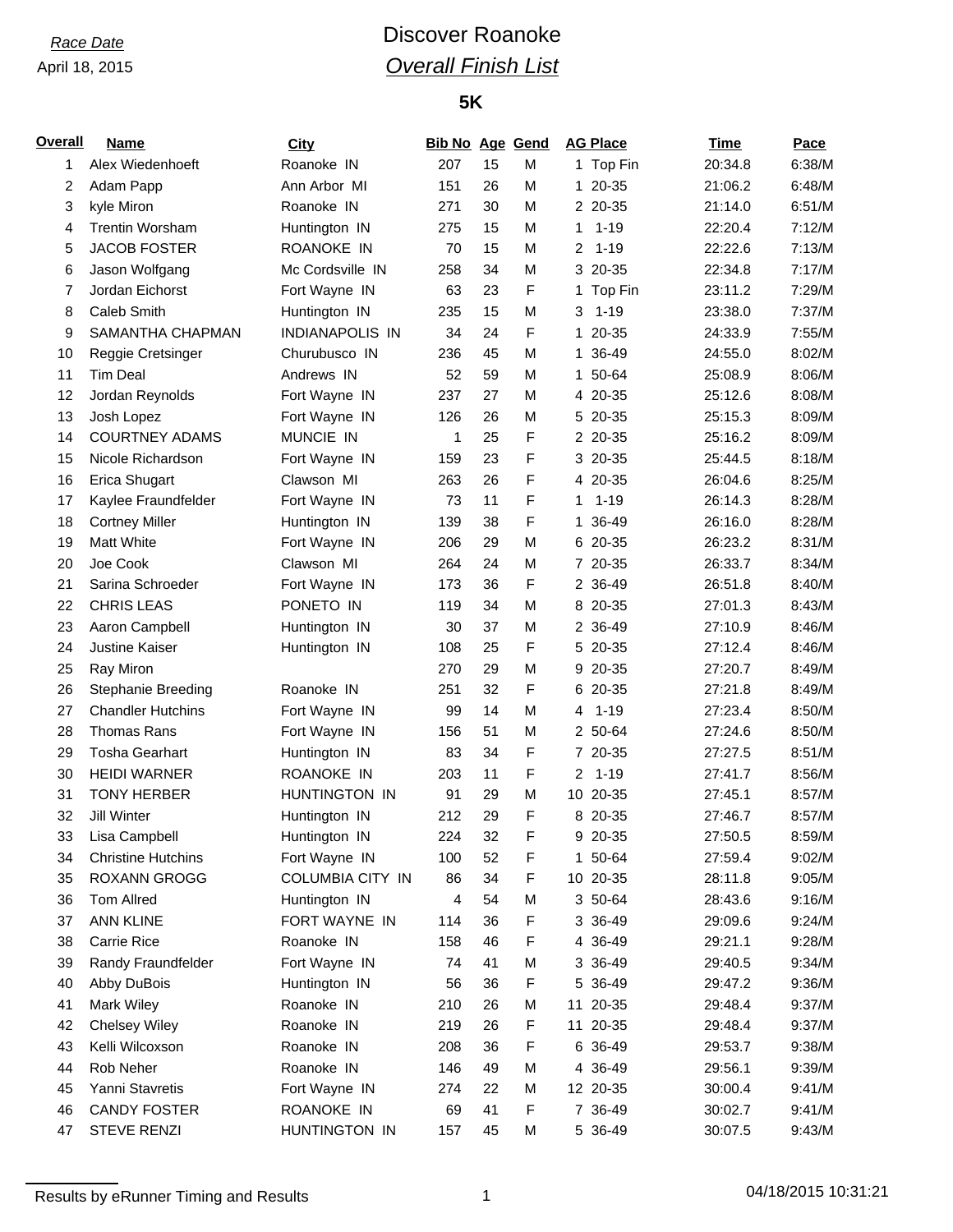# *Race Date* **Discover Roanoke** *Overall Finish List*

### **5K**

| <b>Overall</b> | <b>Name</b>             | <b>City</b>       | <b>Bib No Age Gend</b> |    |   |   | <b>AG Place</b> | <u>Time</u> | Pace    |
|----------------|-------------------------|-------------------|------------------------|----|---|---|-----------------|-------------|---------|
| 48             | <b>GAYLE MELCHER</b>    | <b>ROANOKE IN</b> | 136                    | 42 | F |   | 8 36-49         | 30:21.0     | 9:47/M  |
| 49             | Mary Halter             | Fort Wayne IN     | 89                     | 37 | F |   | 9 36-49         | 30:22.1     | 9:48/M  |
| 50             | kristi Szobody          | fort wayne IN     | 195                    | 38 | F |   | 10 36-49        | 30:24.2     | 9:48/M  |
| 51             | <b>WAYNE AUGENSTEIN</b> | FORT WAYNE IN     | $\overline{7}$         | 70 | M |   | 1 65-99         | 30:44.9     | 9:55/M  |
| 52             | Marvin Sorg             | Fort Wayne IN     | 181                    | 61 | M |   | 4 50-64         | 30:47.3     | 9:56/M  |
| 53             | <b>Crystal Jencks</b>   | Fort Wayne IN     | 239                    | 35 | F |   | 12 20-35        | 30:47.5     | 9:56/M  |
| 54             | Keith Jencks            | Fort Wayne IN     | 240                    | 40 | M |   | 6 36-49         | 30:47.8     | 9:56/M  |
| 55             | <b>MICHELLA LEAS</b>    | PONETO IN         | 221                    | 33 | F |   | 13 20-35        | 31:00.5     | 10:00/M |
| 56             | Dick Harnly             | Fort Wayne IN     | 254                    | 77 | M |   | 2 65-99         | 31:04.8     | 10:01/M |
| 57             | Shelli Goetz            | Huntington IN     | 85                     | 42 | F |   | 11 36-49        | 31:06.4     | 10:02/M |
| 58             | <b>Brenda Stoffel</b>   | Roanoke IN        | 186                    | 51 | F |   | 2 50-64         | 31:26.4     | 10:08/M |
| 59             | Lynette Mankey          | Fort Wayne IN     | 131                    | 54 | F |   | 3 50-64         | 31:36.7     | 10:12/M |
| 60             | Jacob Lock              | Roanoke IN        | 226                    | 14 | M | 5 | $1 - 19$        | 31:37.7     | 10:12/M |
| 61             | <b>Matthew Sutter</b>   | fort wayne IN     | 192                    | 47 | M |   | 7 36-49         | 31:37.9     | 10:12/M |
| 62             | Lee Cook                | Fort Wayne IN     | 40                     | 64 | M |   | 5 50-64         | 31:39.2     | 10:13/M |
| 63             | <b>Jessica Cuttriss</b> | Roanoke IN        | 45                     | 34 | F |   | 14 20-35        | 31:46.9     | 10:15/M |
| 64             | <b>Cindy Allred</b>     | Huntington IN     | 3                      | 48 | F |   | 12 36-49        | 31:47.3     | 10:15/M |
| 65             | Bethany Zezula          | Markle IN         | 217                    | 33 | F |   | 15 20-35        | 31:53.8     | 10:17/M |
| 66             | Amber Sroufe            | Columbia city IN  | 184                    | 30 | F |   | 16 20-35        | 32:10.4     | 10:23/M |
| 67             | <b>Teresa Shelley</b>   | Warren IN         | 176                    | 41 | F |   | 13 36-49        | 32:16.0     | 10:25/M |
| 68             | Martha Kiningham        | Roanoke IN        | 111                    | 17 | F | 3 | $1 - 19$        | 32:19.9     | 10:25/M |
| 69             | Hanah Dubois            | Huntington IN     | 57                     | 9  | F | 4 | $1 - 19$        | 32:19.9     | 10:25/M |
| 70             | Paul Kiningham          | Roanoke IN        | 112                    | 53 | M |   | 6 50-64         | 32:28.4     | 10:28/M |
| 71             | <b>Charlie Fritz</b>    | Fort Wayne IN     | 77                     | 28 | M |   | 13 20-35        | 32:38.4     | 10:32/M |
| 72             | Jason Duncan            | Fort Wayne IN     | 58                     | 40 | M |   | 8 36-49         | 32:38.7     | 10:32/M |
| 73             | Andy Cattell            | Fort Wayne IN     | 33                     | 37 | M |   | 9 36-49         | 32:39.0     | 10:32/M |
| 74             | Connie Fogwell          | Fort Wayne IN     | 68                     | 32 | F |   | 17 20-35        | 32:47.3     | 10:35/M |
| 75             | <b>Brent Davis</b>      | Fort Wayne IN     | 49                     | 32 | M |   | 14 20-35        | 32:52.8     | 10:36/M |
| 76             | Lynn Trittipo           | FORT WAYNE IN     | 199                    | 67 | M |   | 3 65-99         | 33:45.1     | 10:53/M |
| 77             | <b>CASSIE ETTER</b>     | ANDREWS IN        | 65                     | 28 | F |   | 18 20-35        | 34:02.1     | 10:59/M |
| 78             | Cynthia Korbeck-Black   | Roanoke IN        | 116                    | 42 | F |   | 14 36-49        | 34:04.3     | 10:59/M |
| 79             | Jessica Sims            | Columbia City IN  | 178                    | 26 | F |   | 19 20-35        | 34:06.8     | 11:00/M |
| 80             | <b>Charity Porter</b>   | Fort Wayne IN     | 273                    | 43 | F |   | 15 36-49        | 34:10.9     | 11:01/M |
| 81             | Julie Fraze             | Uniondale IN      | 75                     | 44 | F |   | 16 36-49        | 34:23.0     | 11:05/M |
| 82             | <b>Brad Roller</b>      | Fort Wayne IN     | 162                    | 37 | M |   | 10 36-49        | 34:23.6     | 11:05/M |
| 83             | Jennifer Juergens       | Roanoke IN        | 276                    | 26 | F |   | 20 20-35        | 34:47.7     | 11:13/M |
| 84             | Lindsay Hittler         | Huntington IN     | 92                     | 27 | F |   | 21 20-35        | 34:48.7     | 11:14/M |
| 85             | <b>Breanne Hoffman</b>  | Roanoke IN        | 93                     | 25 | F |   | 22 20-35        | 34:49.1     | 11:14/M |
| 86             | Danielle White          | FORT WAYNE IN     | 205                    | 29 | F |   | 23 20-35        | 34:51.3     | 11:15/M |
| 87             | <b>SUE SUNDERMAN</b>    | HUNTINGTON IN     | 191                    | 53 | F |   | 4 50-64         | 35:13.7     | 11:22/M |
| 88             | patricia becker         | warren IN         | 10                     | 37 | F |   | 17 36-49        | 35:18.9     | 11:23/M |
| 89             | <b>Stacey Stanton</b>   | Roanoke IN        | 185                    | 39 | F |   | 18 36-49        | 35:53.0     | 11:35/M |
| 90             | Dave Hord               | Fort Wayne IN     | 94                     | 42 | M |   | 11 36-49        | 36:01.1     | 11:37/M |
| 91             | Donna Coble             | Fort Wayne IN     | 36                     | 46 | F |   | 19 36-49        | 36:13.1     | 11:41/M |
| 92             | Lynn Pinkerton          | Warren IN         | 154                    | 57 | F |   | 5 50-64         | 37:16.7     | 12:01/M |
| 93             | Heather Rosbrugh        | Woodburn IN       | 163                    | 38 | F |   | 20 36-49        | 37:28.7     | 12:05/M |
| 94             | Alicia Johnson          | Roanoke IN        | 102                    | 33 | F |   | 24 20-35        | 37:38.6     | 12:08/M |

Results by eRunner Timing and Results 2 2 and 2 04/18/2015 10:31:22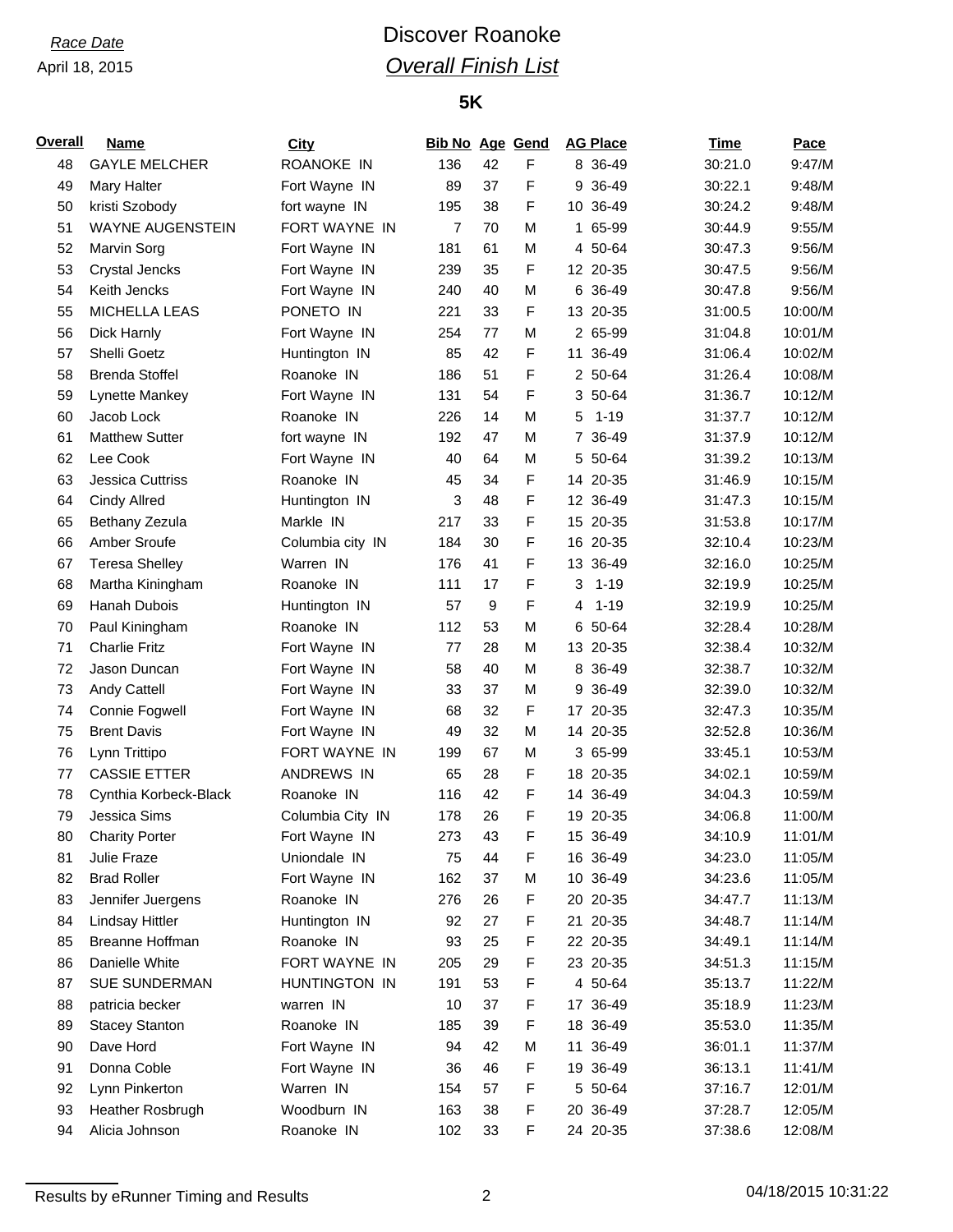# *Race Date* **Discover Roanoke** *Overall Finish List*

### **5K**

| <b>Overall</b> | <b>Name</b>                | City               | <b>Bib No Age Gend</b> |    |   |    | <b>AG Place</b> | <b>Time</b> | Pace    |
|----------------|----------------------------|--------------------|------------------------|----|---|----|-----------------|-------------|---------|
| 95             | <b>THOMAS STUFF</b>        | Fort Wayne IN      | 190                    | 42 | M |    | 12 36-49        | 38:18.0     | 12:21/M |
| 96             | Joni Wyatt                 | Roanoke IN         | 216                    | 61 | F |    | 6 50-64         | 38:23.6     | 12:23/M |
| 97             | <b>Mariam Schmitz</b>      | Fort Wayne IN      | 171                    | 41 | F | 21 | 36-49           | 38:47.7     | 12:31/M |
| 98             | <b>JODY SCHROEDER</b>      | <b>ANDREWS IN</b>  | 172                    | 54 | F |    | 7 50-64         | 38:55.4     | 12:33/M |
| 99             | <b>Clay Little</b>         | Fort Wayne IN      | 122                    | 55 | M |    | 7 50-64         | 39:02.0     | 12:35/M |
| 100            | <b>ROB SHEETS</b>          | FORT WAYNE IN      | 175                    | 43 | M |    | 13 36-49        | 39:15.9     | 12:40/M |
| 101            | Lynn McCroskey             | fort wayne IN      | 135                    | 44 | M |    | 14 36-49        | 39:15.9     | 12:40/M |
| 102            | Cathy Busse                | Fort Wayne IN      | 27                     | 52 | F |    | 8 50-64         | 39:18.9     | 12:41/M |
| 103            | Jacque Jansing             | Fort Wayne IN      | 101                    | 37 | F |    | 22 36-49        | 39:34.2     | 12:46/M |
| 104            | Joan Fisher                | Fort Wayne IN      | 66                     | 51 | F |    | 9 50-64         | 39:39.0     | 12:47/M |
| 105            | <b>CAROL WINTERS</b>       | FORT WAYNE IN      | 213                    | 52 | F |    | 10 50-64        | 39:40.1     | 12:48/M |
| 106            | Kevin Croy                 | Fort Wayne IN      | 256                    | 58 | M |    | 8 50-64         | 39:42.5     | 12:48/M |
| 107            | Kendra Huftel              | Fort Wayne IN      | 98                     | 33 | F |    | 25 20-35        | 39:51.4     | 12:51/M |
| 108            | <b>Holly Fraundfelder</b>  | Fort Wayne IN      | 72                     | 36 | F |    | 23 36-49        | 39:51.4     | 12:51/M |
| 109            | Janelle Lopez              | Fort Wayne IN      | 125                    | 21 | F |    | 26 20-35        | 39:58.3     | 12:54/M |
| 110            | Patrick Moreau             | Fort Wayne IN      | 248                    | 23 | M |    | 15 20-35        | 39:58.4     | 12:54/M |
| 111            | Diane Little               | Fort Wayne IN      | 123                    | 57 | F |    | 11 50-64        | 39:59.5     | 12:54/M |
| 112            | <b>MIRIAM MORTEMORE</b>    | <b>BLUFFTON IN</b> | 144                    | 42 | F |    | 24 36-49        | 40:23.8     | 13:02/M |
| 113            | <b>Steve Perez</b>         | Fort Wayne IN      | 153                    | 57 | M |    | 9 50-64         | 40:25.7     | 13:02/M |
| 114            | <b>JIM BRENOCK</b>         | FORT WAYNE IN      | 17                     | 75 | M |    | 4 65-99         | 41:09.4     | 13:16/M |
| 115            | matt rider                 | fort wayne IN      | 161                    | 41 | M |    | 15 36-49        | 41:24.0     | 13:21/M |
| 116            | Brianna Rider              | Fort Wayne IN      | 160                    | 18 | F | 5  | $1 - 19$        | 41:27.1     | 13:22/M |
| 117            | Mary Koher                 | Fort Wayne IN      | 115                    | 56 | F |    | 12 50-64        | 42:26.7     | 13:41/M |
| 118            | <b>Bridgette Burbrinic</b> | Fort Wayne IN      | 257                    | 25 | F |    | 27 20-35        | 42:26.7     | 13:41/M |
| 119            | <b>TAMMY BALLER</b>        | UNIONDALE IN       | 8                      | 43 | F |    | 25 36-49        | 42:27.4     | 13:42/M |
| 120            | Linda Keenan               | Huntington IN      | 265                    | 54 | F |    | 13 50-64        | 43:22.9     | 13:59/M |
| 121            | Mary Burke                 | Huntington IN      | 232                    | 67 | F | 1. | 65-99           | 43:23.0     | 14:00/M |
| 122            | <b>KRYSTAL BOXELL</b>      | <b>WARREN IN</b>   | 223                    | 28 | F |    | 28 20-35        | 44:05.8     | 14:13/M |
| 123            | <b>AMY LANDRUM</b>         | HUNTINGTON IN      | 118                    | 48 | F |    | 26 36-49        | 44:06.3     | 14:14/M |
| 124            | ANGIE SANDS                | <b>MARION IN</b>   | 168                    | 36 | F | 27 | 36-49           | 44:06.3     | 14:14/M |
| 125            | Russell Neuman             | Fort Wayne IN      | 148                    | 59 | M |    | 10 50-64        | 44:10.0     | 14:15/M |
| 126            | Juliana Bolenbaugh         | Scott OH           | 222                    | 35 | F |    | 29 20-35        | 44:14.8     | 14:16/M |
| 127            | Angelina Bayoneta          | Fort Wayne IN      | 9                      | 41 | F |    | 28 36-49        | 44:14.9     | 14:16/M |
| 128            | Ross Wood                  | Fort Wayne IN      | 215                    | 45 | M |    | 16 36-49        | 44:19.3     | 14:18/M |
| 129            | Kim Browning               | Fort Wayne IN      | 20                     | 42 | F |    | 29 36-49        | 44:19.7     | 14:18/M |
| 130            | Lynn Lepola                | Fort Wayne IN      | 121                    | 67 | F |    | 2 65-99         | 44:33.4     | 14:22/M |
| 131            | <b>GEMMA SICKAFUS</b>      | UNIONDALE IN       | 177                    | 66 | F |    | 3 65-99         | 45:33.4     | 14:42/M |
| 132            | Kyle Fox                   | Fort Wayne IN      | 71                     | 36 | M |    | 17 36-49        | 46:21.7     | 14:57/M |
| 133            | Dan Jones                  | Fort Wayne IN      | 105                    | 56 | M |    | 11 50-64        | 46:22.6     | 14:57/M |
| 134            | <b>CONNOR STUFF</b>        | Fort Wayne IN      | 187                    | 12 | M | 6  | $1 - 19$        | 47:00.0     | 15:10/M |
| 135            | <b>ELLA STUFF</b>          | Fort Wayne IN      | 188                    | 6  | F | 6  | $1 - 19$        | 47:01.8     | 15:10/M |
| 136            | Jennifer Stuff             | Fort Wayne IN      | 189                    | 37 | F | 30 | 36-49           | 47:02.0     | 15:10/M |
| 137            | Elizabeth Albany           | Fort Wayne IN      | 2                      | 33 | F |    | 30 20-35        | 47:10.2     | 15:13/M |
| 138            | Olivia Treu                | Grimes IA          | 197                    | 21 | F |    | 31 20-35        | 47:16.6     | 15:15/M |
| 139            | Anna O'Dell                | Columbia City IN   | 150                    | 22 | F |    | 32 20-35        | 47:16.8     | 15:15/M |
| 140            | Rebecca Lock               | Roanoke IN         | 225                    | 40 | F |    | 31 36-49        | 47:17.5     | 15:15/M |
| 141            | Kasey Swihart              | Fort Wayne IN      | 194                    | 24 | F |    | 33 20-35        | 48:55.4     | 15:47/M |

Results by eRunner Timing and Results 3 04/18/2015 10:31:22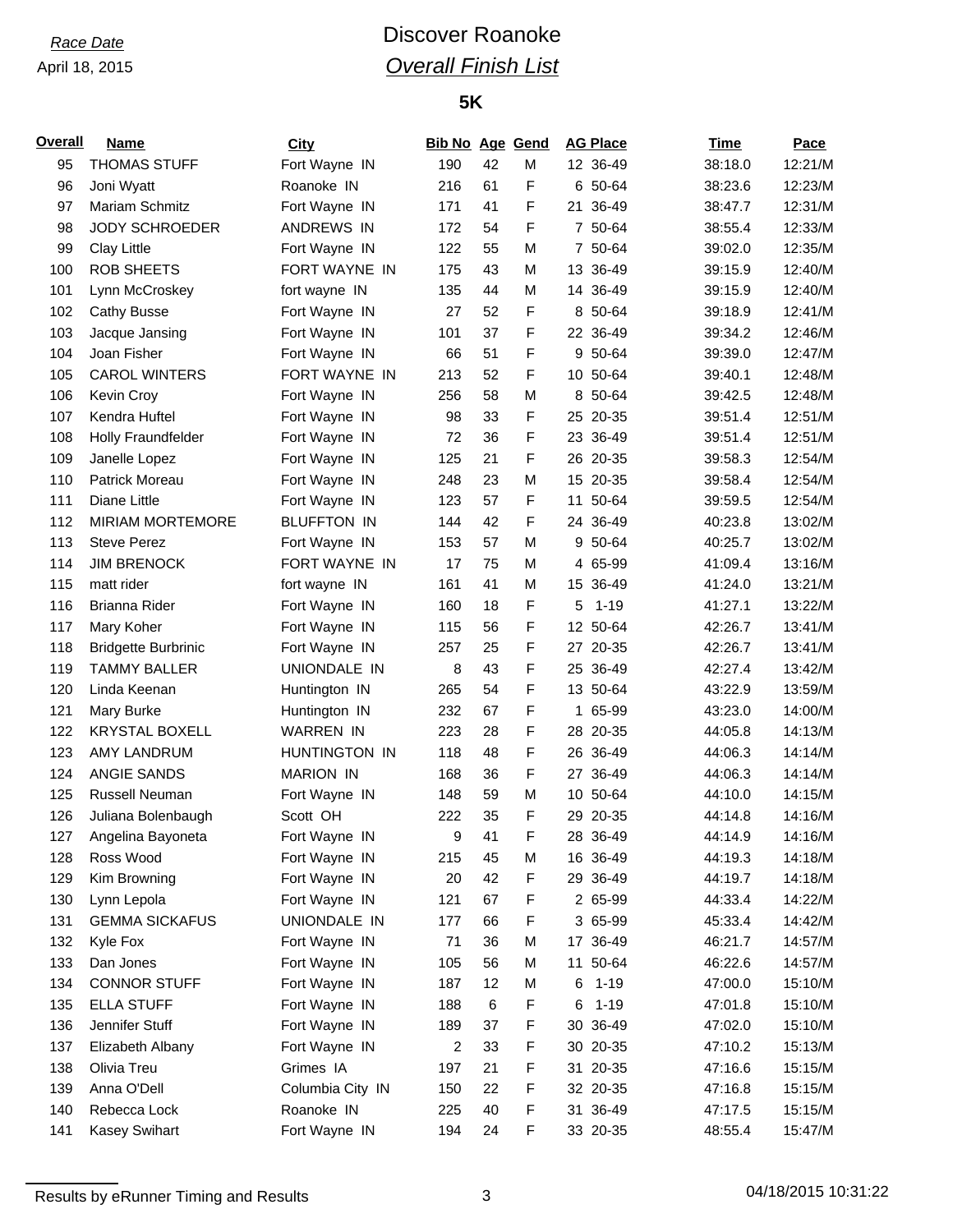# *Race Date* **Discover Roanoke** *Overall Finish List*

### **5K**

| Overall | <b>Name</b>           | City          | <b>Bib No Age Gend</b> |    |   | <b>AG Place</b> | Time      | Pace    |
|---------|-----------------------|---------------|------------------------|----|---|-----------------|-----------|---------|
| 142     | Veronica Lopez        | Fort Wayne IN | 220                    | 44 | F | 32 36-49        | 48:58.6   | 15:48/M |
| 143     | Dave Lopez            | Fort Wayne IN | 124                    | 43 | М | 18 36-49        | 48:58.6   | 15:48/M |
| 144     | Illiana Cotton        | Fort Wayne IN | 42                     | 12 | F | $7, 1-19$       | 48:59.7   | 15:48/M |
| 145     | Charlie Lang          | Fort Wayne IN | 228                    | 6  | M | $7 \t1-19$      | 51:00.7   | 16:27/M |
| 146     | Ann Woodward          | Fort Wayne IN | 227                    | 44 | F | 33 36-49        | 51:06.3   | 16:29/M |
| 147     | Lageena Rowland       | Fort Wayne IN | 272                    | 54 | F | 14 50-64        | 51:43.8   | 16:41/M |
| 148     | <b>SUSAN MILLER</b>   | HUNTINGTON IN | 141                    | 59 | F | 15 50-64        | 51:43.9   | 16:41/M |
| 149     | <b>Bill Burke</b>     | Huntington IN | 233                    | 70 | M | 5 65-99         | 51:50.4   | 16:43/M |
| 150     | <b>REX MILLER</b>     | HUNTINGTON IN | 140                    | 63 | М | 12 50-64        | 52:23.7   | 16:54/M |
| 151     | <b>Maurice Cotton</b> | fort wayne IN | 43                     | 42 | M | 19 36-49        | 53:14.0   | 17:10/M |
| 152     | Fabiana Cotton        | Fort Wayne IN | 41                     | 15 | F | $8, 1 - 19$     | 53:15.9   | 17:11/M |
| 153     | Ann Woodward          | Fort Wayne IN | 231                    | 74 | F | 4 65-99         | 1:04:45.1 | 20:53/M |

Results by eRunner Timing and Results 10:31:23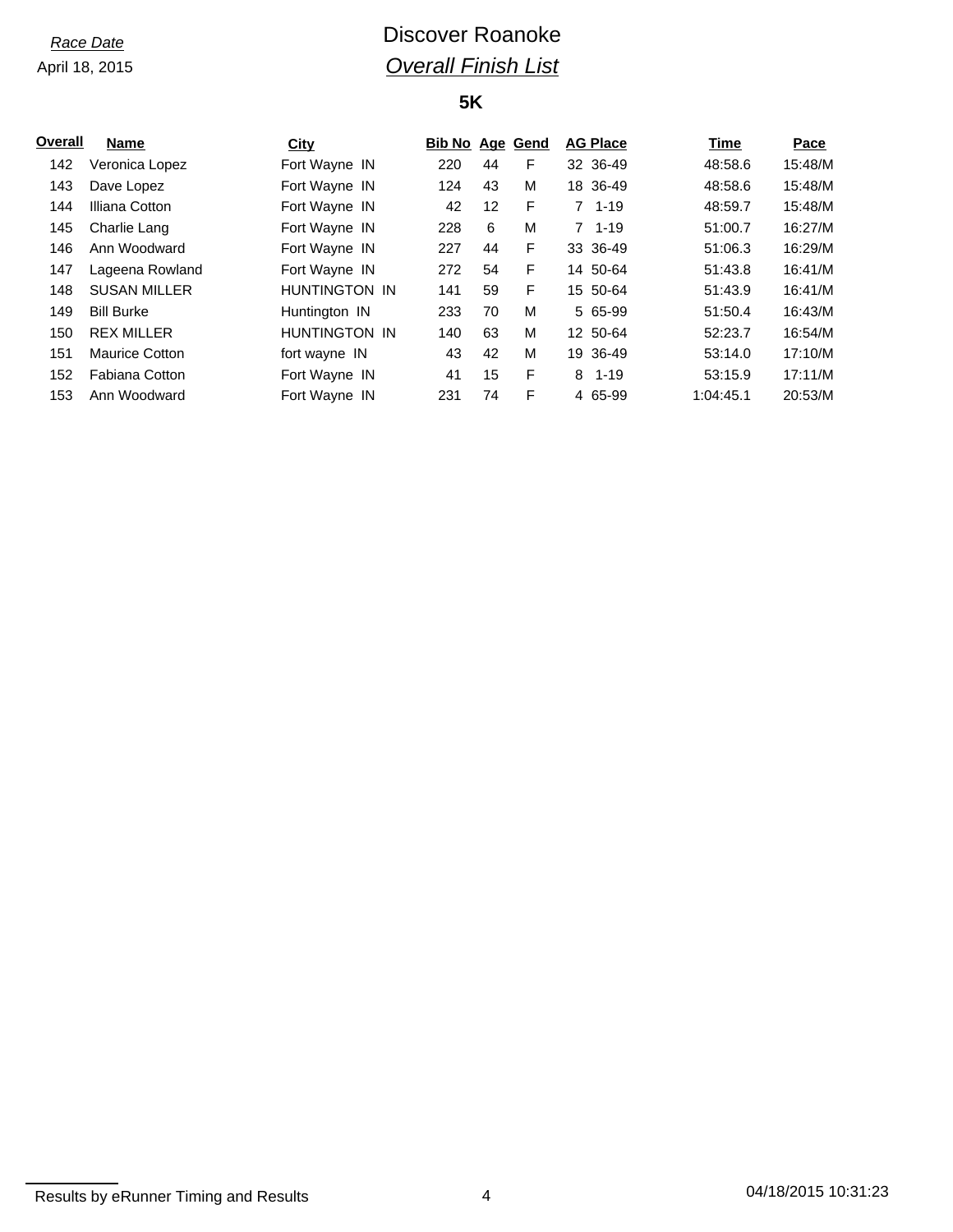# *Race Date* **Discover Roanoke** *Overall Finish List*

## **10K**

| <b>Overall</b> | <b>Name</b>              | <b>City</b>      | <b>Bib No Age Gend</b> |    |   |    | <b>AG Place</b> | <b>Time</b> | Pace   |
|----------------|--------------------------|------------------|------------------------|----|---|----|-----------------|-------------|--------|
| 1              | <b>Brad Prather</b>      | Roanoke IN       | 21                     | 43 | M |    | 1 Top Fin       | 35:23.6     | 5:42/M |
| 2              | <b>Dustin Campbell</b>   | Huntington IN    | 243                    | 18 | M | 1  | $1 - 19$        | 38:03.0     | 6:08/M |
| 3              | <b>Tracy Blocker</b>     | Huntington IN    | 14                     | 43 | M | 1  | 36-49           | 39:38.8     | 6:24/M |
| 4              | Isaiah Clampitt          | Huntington IN    | 234                    | 13 | M | 2  | $1 - 19$        | 43:12.0     | 6:58/M |
| 5              | Adam Dyer                | Fort Wayne IN    | 255                    | 27 | M |    | 1 20-35         | 43:21.5     | 7:00/M |
| 6              | Robert Eherenman         | Roanoke IN       | 62                     | 49 | M |    | 2 36-49         | 43:52.7     | 7:05/M |
| 7              | <b>LEON WILLIAMS</b>     | NEW HAVEN IN     | 211                    | 55 | M |    | 1 50-64         | 44:04.0     | 7:06/M |
| 8              | Jeff LaMaster            | Auburn IN        | 117                    | 33 | M |    | 2 20-35         | 45:07.2     | 7:17/M |
| 9              | Ryan Busse               | Fort Wayne IN    | 28                     | 15 | M | 3  | $1 - 19$        | 46:26.4     | 7:29/M |
| 10             | <b>Earnest Castle</b>    | Roanoke IN       | 32                     | 36 | M | 3  | 36-49           | 46:41.8     | 7:32/M |
| 11             | Jed Pearson              | Fort Wayne IN    | 250                    | 64 | M |    | 2 50-64         | 46:47.1     | 7:33/M |
| 12             | David Edsall             | Fort Wayne IN    | 61                     | 57 | M |    | 3 50-64         | 47:30.2     | 7:40/M |
| 13             | Casey Neal               | Fort Wayne IN    | 145                    | 42 | M |    | 4 36-49         | 48:38.9     | 7:51/M |
| 14             | <b>REBEKAH MANKEY</b>    | FORT WAYNE IN    | 132                    | 29 | F | 1  | Top Fin         | 49:22.6     | 7:58/M |
| 15             | <b>SHANE KIRKPATRICK</b> | ANDERSON IN      | 113                    | 44 | M | 5  | 36-49           | 49:24.1     | 7:58/M |
| 16             | <b>JOSEPH GARDNER</b>    | WARSAW IN        | 82                     | 25 | M |    | 3 20-35         | 49:47.3     | 8:02/M |
| 17             | Earl Strong              | Kokomo IN        | 249                    | 59 | M |    | 4 50-64         | 50:16.6     | 8:06/M |
| 18             | Janet Schafer            | Fort Wayne IN    | 169                    | 36 | F | 1  | 36-49           | 50:39.4     | 8:10/M |
| 19             | <b>BRIAN JOHNSON</b>     | HUNTINGTON IN    | 103                    | 43 | M |    | 6 36-49         | 52:08.6     | 8:25/M |
| 20             | Benjamin Maloney         | Fort Wayne IN    | 129                    | 34 | M |    | 4 20-35         | 53:12.9     | 8:35/M |
| 21             | Jeff Junk                | Fort Wayne IN    | 107                    | 44 | M |    | 7 36-49         | 53:17.2     | 8:36/M |
| 22             | Nicholas Schafer         | Fort Wayne IN    | 170                    | 37 | M |    | 8 36-49         | 53:33.0     | 8:38/M |
| 23             | <b>Brian Milton</b>      | Roanoke IN       | 143                    | 39 | M | 9  | 36-49           | 53:42.2     | 8:40/M |
| 24             | Jim McCarthy             | Logansport IN    | 134                    | 47 | M |    | 10 36-49        | 53:56.8     | 8:42/M |
| 25             | jake fitzmaurice         | Columbia city IN | 67                     | 33 | M |    | 5 20-35         | 55:20.2     | 8:55/M |
| 26             | <b>Chad Nesser</b>       | Ft. Wayne IN     | 147                    | 36 | M | 11 | 36-49           | 55:24.4     | 8:56/M |
| 27             | NATALIE BLACKBURN        | ROANOKE IN       | 11                     | 32 | F |    | 1 20-35         | 55:31.5     | 8:57/M |
| 28             | Justin Wall              | Huntington IN    | 202                    | 38 | M |    | 12 36-49        | 56:05.2     | 9:03/M |
| 29             | John Downey              | Roanoke IN       | 246                    | 52 | M |    | 5 50-64         | 56:08.2     | 9:03/M |
| 30             | <b>Brad Wolf</b>         | Huntington IN    | 218                    | 34 | M |    | 6 20-35         | 56:10.2     | 9:04/M |
| 31             | <b>Stacy Erickson</b>    | Fort Wayne IN    | 64                     | 37 | F |    | 2 36-49         | 56:22.9     | 9:05/M |
| 32             | <b>Brian Martin</b>      | Fishers IN       | 133                    | 45 | M |    | 13 36-49        | 56:37.7     | 9:08/M |
| 33             | Keith Treu               | Grimes IA        | 196                    | 48 | М |    | 14 36-49        | 58:00.6     | 9:21/M |
| 34             | Heidi Downey             | Roanoke IN       | 247                    | 51 | F |    | 1 50-64         | 58:04.9     | 9:22/M |
| 35             | <b>MELISSA COCKMAN</b>   | FORT WAYNE IN    | 37                     | 60 | F |    | 2 50-64         | 58:27.7     | 9:26/M |
| 36             | <b>LINDSEY SWANRON</b>   | FORT WAYNE IN    | 193                    | 30 | F |    | 2 20-35         | 59:41.4     | 9:38/M |
| 37             | Kelly Maloney            | Fort Wayne IN    | 130                    | 34 | F |    | 3 20-35         | 59:44.4     | 9:38/M |
| 38             | Kendyl Coles             | Huntington IN    | 39                     | 12 | F | 1  | $1 - 19$        | 1:00:08.8   | 9:42/M |
| 39             | Nicole Sandlin           | Huntington IN    | 167                    | 37 | F |    | 3 36-49         | 1:00:08.9   | 9:42/M |
| 40             | Jim Smith                | Fort Wayne IN    | 269                    | 65 | М | 1. | 65-99           | 1:00:13.1   | 9:43/M |
| 41             | DAKOTA JOHNSON           | HUNTINGTON IN    | 104                    | 16 | М | 4  | $1 - 19$        | 1:01:01.5   | 9:50/M |
| 42             | Darren Waggoner          | Fort Wayne IN    | 201                    | 46 | M | 15 | 36-49           | 1:01:04.3   | 9:51/M |
| 43             | NATHAN DELACRUZ          | WARSAW IN        | 53                     | 38 | М |    | 16 36-49        | 1:01:07.2   | 9:51/M |
| 44             | ANITA BULTEMEIER         | LEO IN           | 22                     | 55 | F |    | 3 50-64         | 1:01:12.4   | 9:52/M |
| 45             | Trisha Heinzerling       | Ft.Wayne IN      | 90                     | 35 | F |    | 4 20-35         | 1:01:21.8   | 9:54/M |
| 46             | Douglas Dye              | Woodburn IN      | 59                     | 48 | M |    | 17 36-49        | 1:01:25.6   | 9:54/M |
| 47             | <b>Holly Huffine</b>     | Decatur IN       | 96                     | 45 | F |    | 4 36-49         | 1:01:35.8   | 9:56/M |

Results by eRunner Timing and Results 6 04/18/2015 10:31:23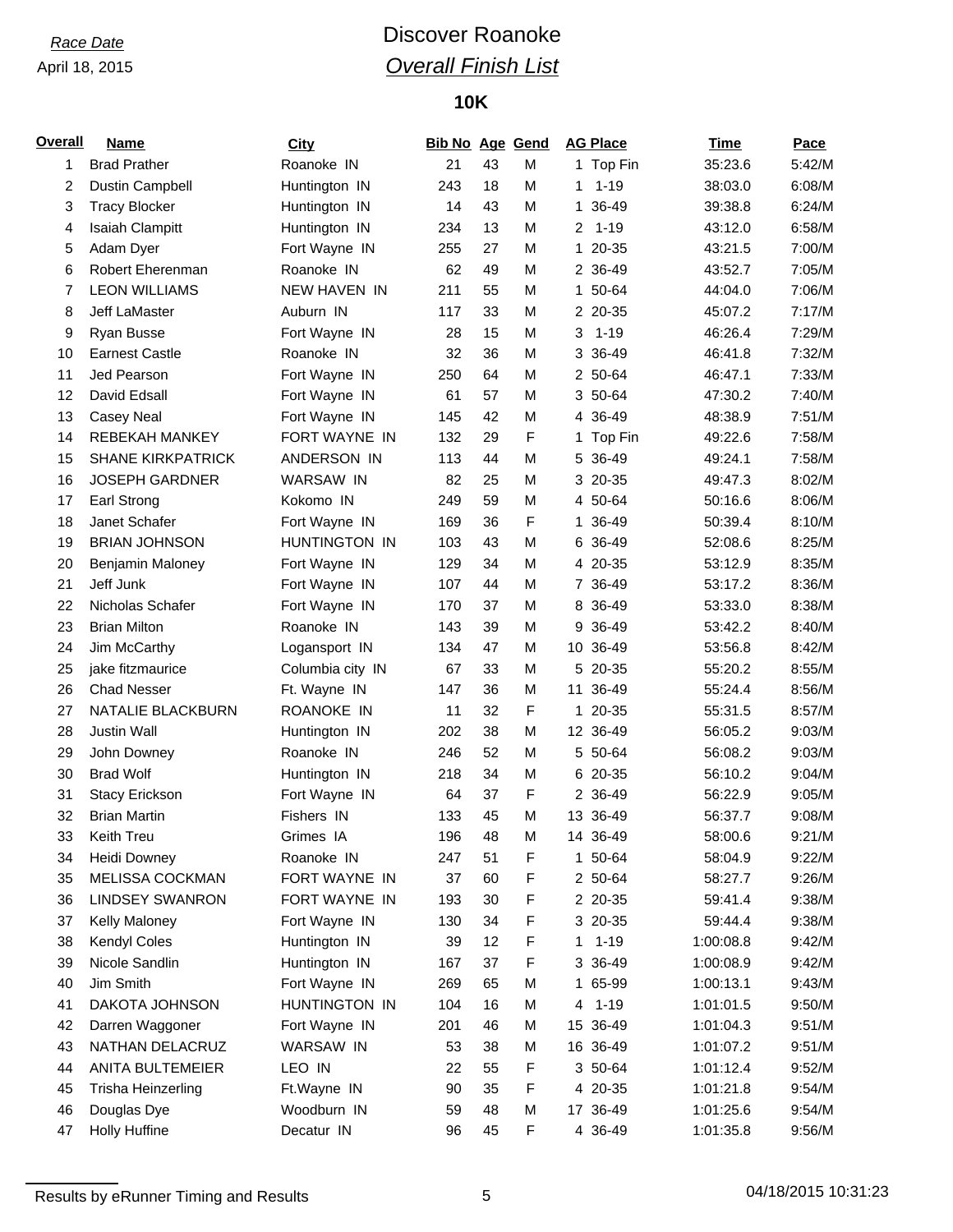# *Race Date* **Discover Roanoke** *Overall Finish List*

## **10K**

| Overall | Name                    | <b>City</b>        | <b>Bib No Age Gend</b> |    |   | <b>AG Place</b> | Time      | Pace    |
|---------|-------------------------|--------------------|------------------------|----|---|-----------------|-----------|---------|
| 48      | Kim Anderson            | Logansport IN      | 6                      | 49 | F | 5 36-49         | 1:01:45.8 | 9:58/M  |
| 49      | sara wegmann            | Markle IN          | 204                    | 23 | F | 5 20-35         | 1:02:12.4 | 10:02/M |
| 50      | <b>Hilary Singrey</b>   | Syracuse IN        | 179                    | 31 | F | 6 20-35         | 1:03:05.3 | 10:10/M |
| 51      | cori patrick            | warsaw IN          | 152                    | 36 | F | 6 36-49         | 1:03:05.5 | 10:10/M |
| 52      | <b>Tyler Snodderly</b>  | Huntington IN      | 180                    | 17 | М | $1 - 19$<br>5   | 1:03:28.3 | 10:14/M |
| 53      | <b>JUSTIN BUTTS</b>     | HUNTINGTON IN      | 29                     | 30 | М | 7 20-35         | 1:03:36.9 | 10:15/M |
| 54      | Katy Jordan             | Fort Wayne IN      | 106                    | 27 | F | 7 20-35         | 1:04:02.0 | 10:20/M |
| 55      | Mark Michael            | Fort Wayne IN      | 138                    | 59 | M | 6 50-64         | 1:06:50.0 | 10:47/M |
| 56      | <b>Brent Spindler</b>   | Monroeville IN     | 182                    | 53 | М | 7 50-64         | 1:09:05.6 | 11:09/M |
| 57      | Janet Spindler          | Monroeville IN     | 183                    | 52 | F | 4 50-64         | 1:09:05.9 | 11:09/M |
| 58      | <b>Brooke Newsom</b>    | <b>Bluffton IN</b> | 149                    | 35 | F | 8 20-35         | 1:10:26.6 | 11:22/M |
| 59      | Debby Rowan             | fort Wayne IN      | 165                    | 48 | F | 7 36-49         | 1:11:22.7 | 11:31/M |
| 60      | <b>Bridget Clements</b> | Fort Wayne IN      | 35                     | 41 | F | 8 36-49         | 1:12:13.3 | 11:39/M |
| 61      | Reg Johnson             | Warsaw IN          | 253                    | 66 | M | 2 65-99         | 1:13:04.3 | 11:47/M |
| 62      | Quinci Huffine          | Decatur IN         | 97                     | 24 | F | 9 20-35         | 1:14:52.5 | 12:05/M |
| 63      | Stephany Derengowski    | Decatur IN         | 54                     | 24 | F | 10 20-35        | 1:14:52.5 | 12:05/M |
| 64      | Ashley Huffine          | Decatur IN         | 95                     | 26 | F | 20-35<br>11     | 1:14:52.6 | 12:05/M |
| 65      | <b>Judy Oaks</b>        | Warsaw IN          | 252                    | 50 | F | 5 50-64         | 1:19:32.1 | 12:50/M |
| 66      | <b>Robert Meyer</b>     | Huntington IN      | 137                    | 69 | М | 3 65-99         | 1:22:42.8 | 13:20/M |
| 67      | Kym Crandell            | Fort Wayne IN      | 44                     | 50 | F | 6 50-64         | 1:23:33.1 | 13:29/M |
| 68      | Kimberly Amick          | Fort Wayne IN      | 5                      | 35 | F | 12 20-35        | 1:23:33.1 | 13:29/M |
| 69      | Sheila Treu             | Grimes IA          | 198                    | 46 | F | 9 36-49         | 1:25:38.2 | 13:49/M |
| 70      | Darcy Coles             | Huntington IN      | 38                     | 42 | F | 10 36-49        | 1:27:56.0 | 14:11/M |

Results by eRunner Timing and Results 6 04/18/2015 10:31:24